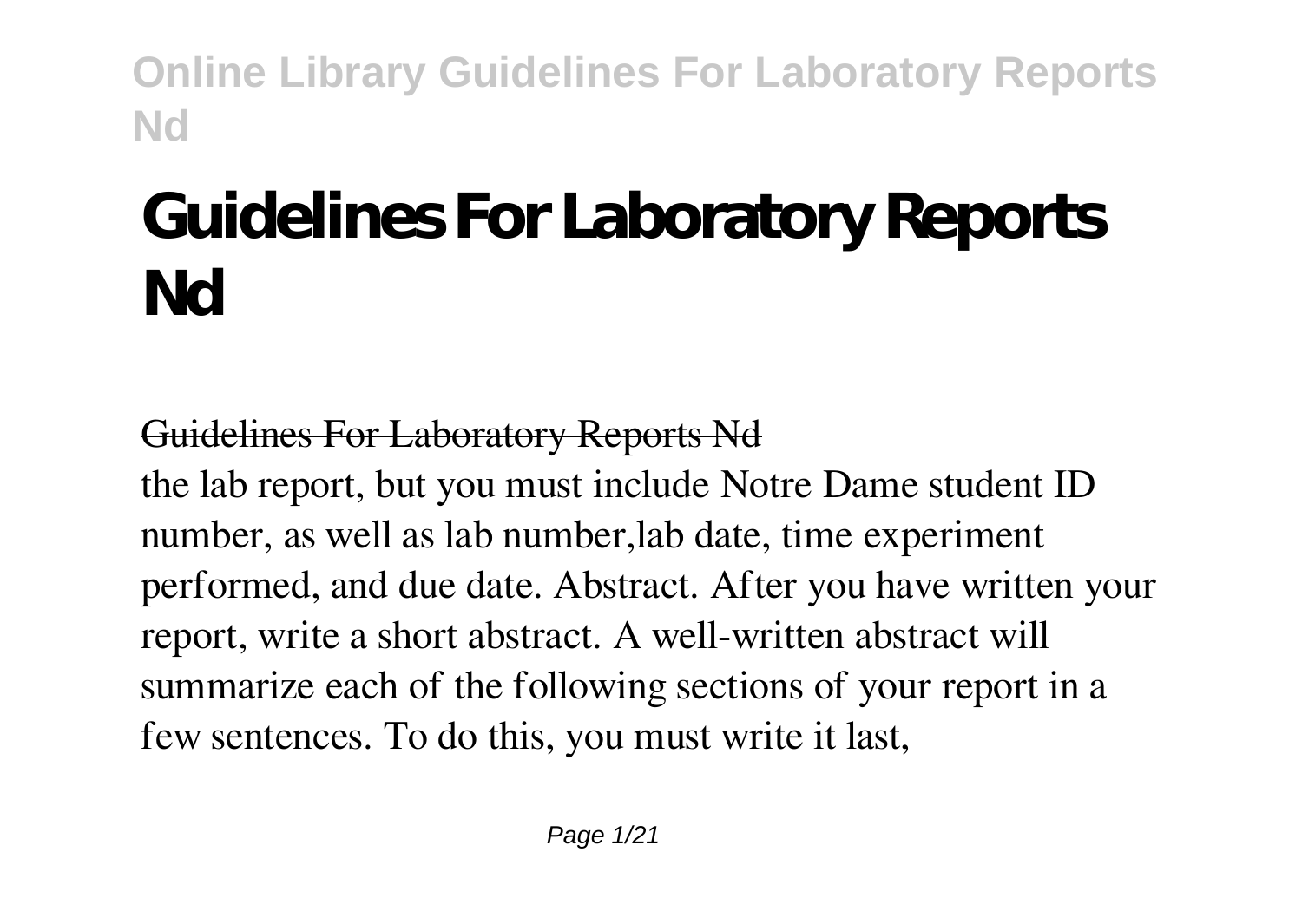## Guidelines for Laboratory Reports - nd.edu

the lab report, but you must include Notre Dame student ID number, as well as lab number,lab date, time experiment performed, and due date. Abstract. After you have written your report, write a short abstract. A well-written abstract will summarize each of the following sections of your report in a few sentences. To do this, you must write it last,

#### Guidelines for Laboratory Reports - nd.edu Title: Guidelines For Laboratory Reports Nd Author: gallery.ctsnet.org-Philipp Nadel-2020-09-11-04-03-36 Subject: Guidelines For Laboratory Reports Nd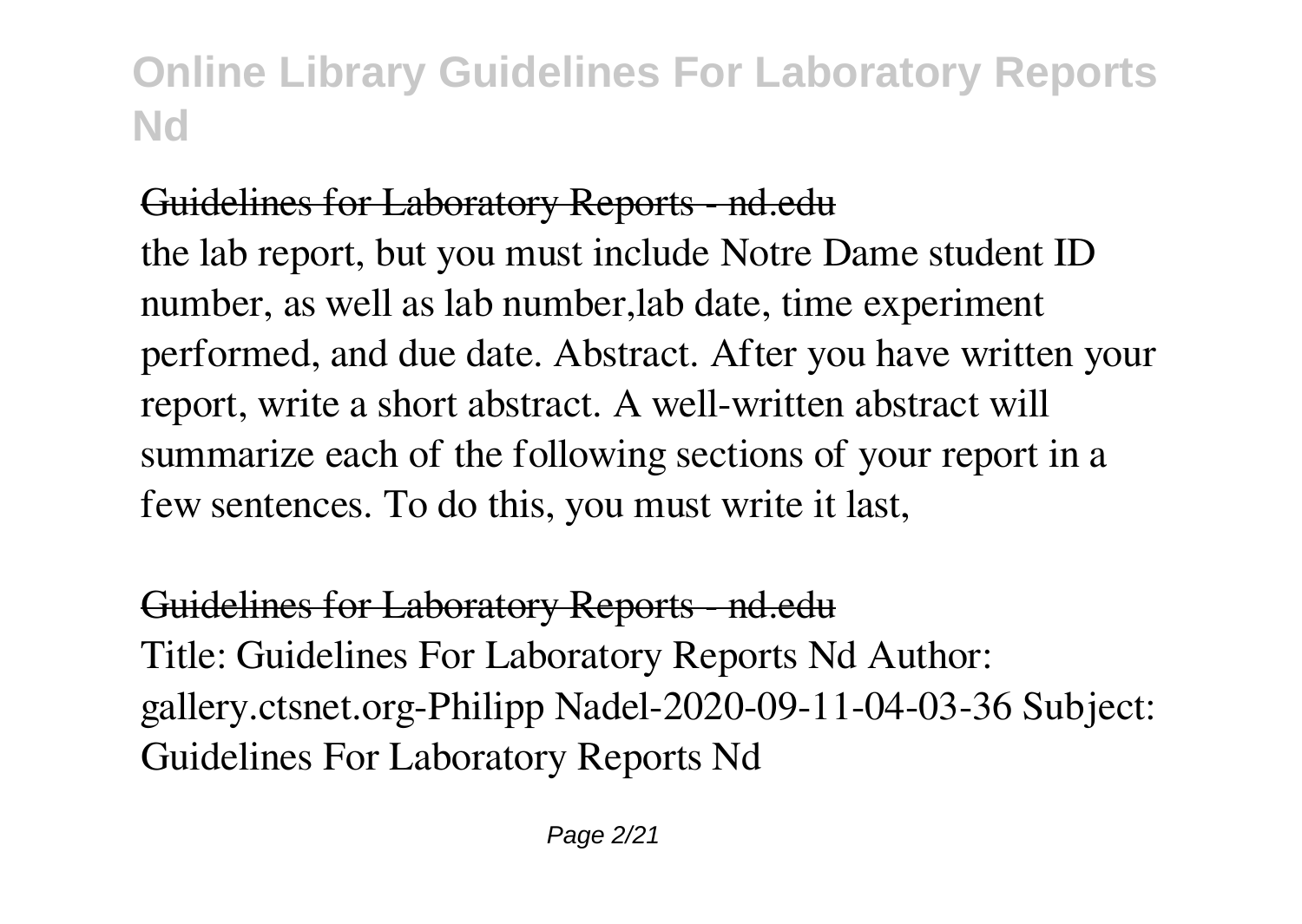#### Guidelines For Laboratory Reports Nd

Title: Guidelines For Laboratory Reports Nd Author: wiki.ctsnet.org-Jana Reinhard-2020-09-28-08-11-59 Subject: Guidelines For Laboratory Reports Nd

#### Guidelines For Laboratory Reports Nd

Guidelines For Laboratory Reports Nd Author:  $i \hbar / 2i \hbar / 2$ Andreas Ritter Subject:  $i_l$  ½ $i_l$  ½Guidelines For Laboratory Reports Nd Keywords: Guidelines For Laboratory Reports Nd,Download Guidelines For Laboratory Reports Nd,Free download Guidelines For Laboratory Reports Nd,Guidelines For Laboratory Reports Nd PDF Ebooks, Read Guidelines For ...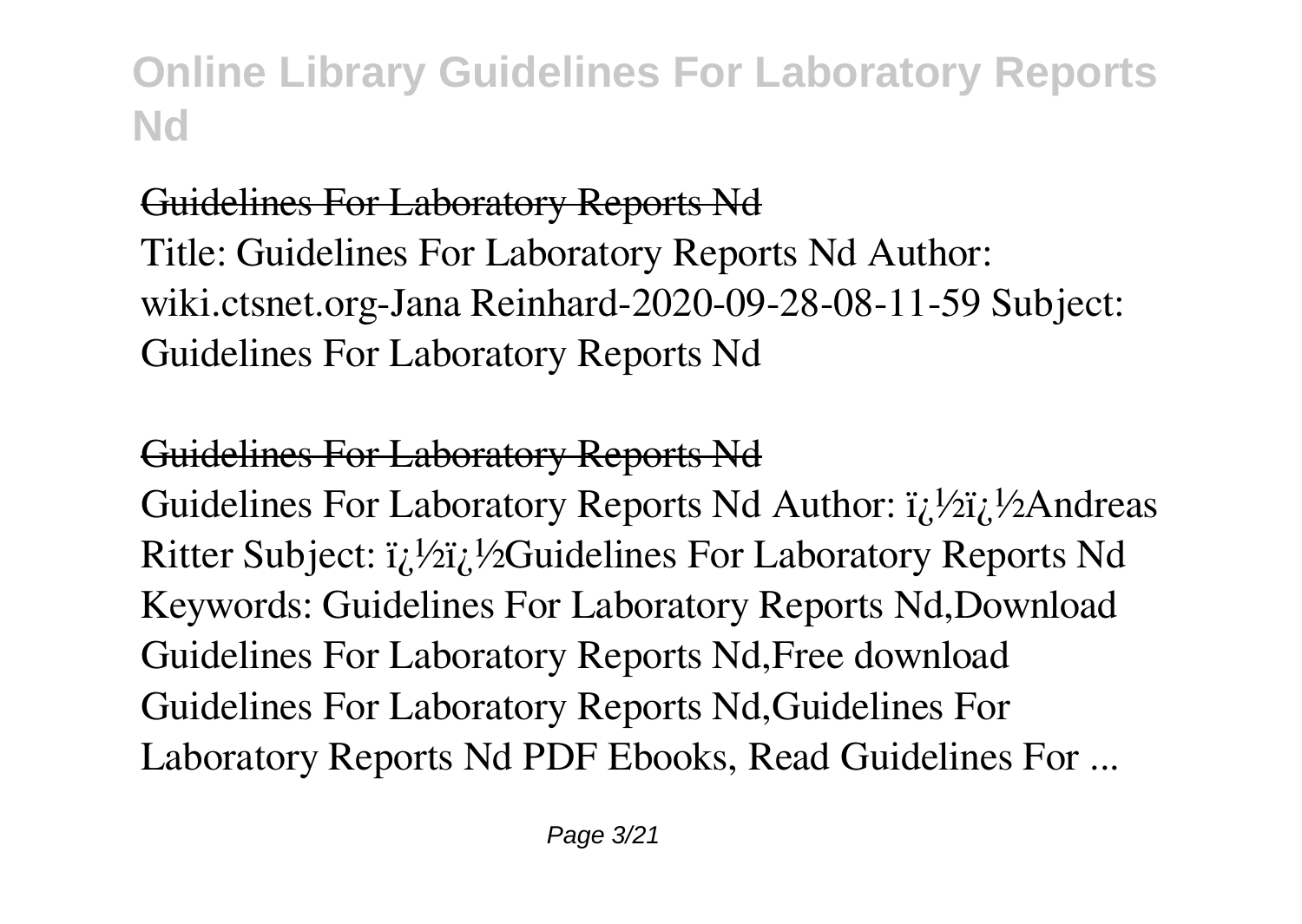#### Guidelines For Laboratory Reports Nd

All medical diagnostic laboratories are required to report any laboratory test result (serological, culture, etc.) which may be interpreted as indicative of any of the reportable conditions to the state department of health. Test results from specimens sent by in-state laboratories to out-of-state laboratories are also required to be reported.

Reporting Requirements to the North Dakota Department of ... Voluntary Guidelines For Methamphetamine Laboratory Cleanup. Household Moving Or Cleaning. Laboratories Laboratory Certification. Medication/Pharmaceuticals Don't Flush North Dakota Pharmaceutical Waste Guidance. Mercury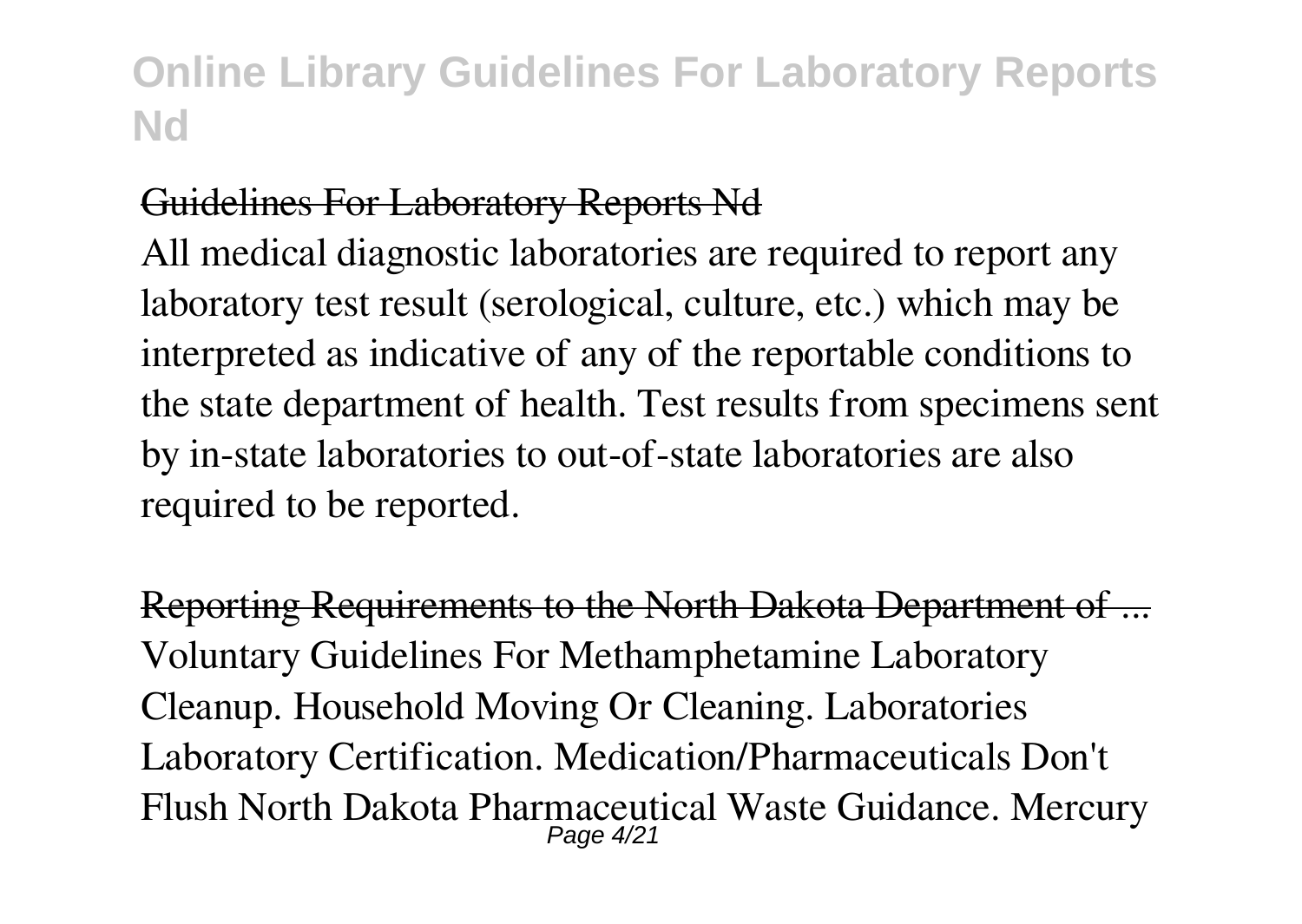#### (Including Lamps) Dental Metal Recyclers Lighting Recyclers Mercury Recyclers

North Dakota Department of Environmental Quality Headings – should be used to delineate the different sections of the lab report. The introduction should be numbered "1. Introduction" with subsequent sections numbered consecutively. References – all citations made in the text of the report,figures and tables that are not your lab results (ie. From the textbook) must also be cited. Use square

Department Guidelines for: Lab Reports Project Reports ... Lab reports are an essential part of all laboratory courses and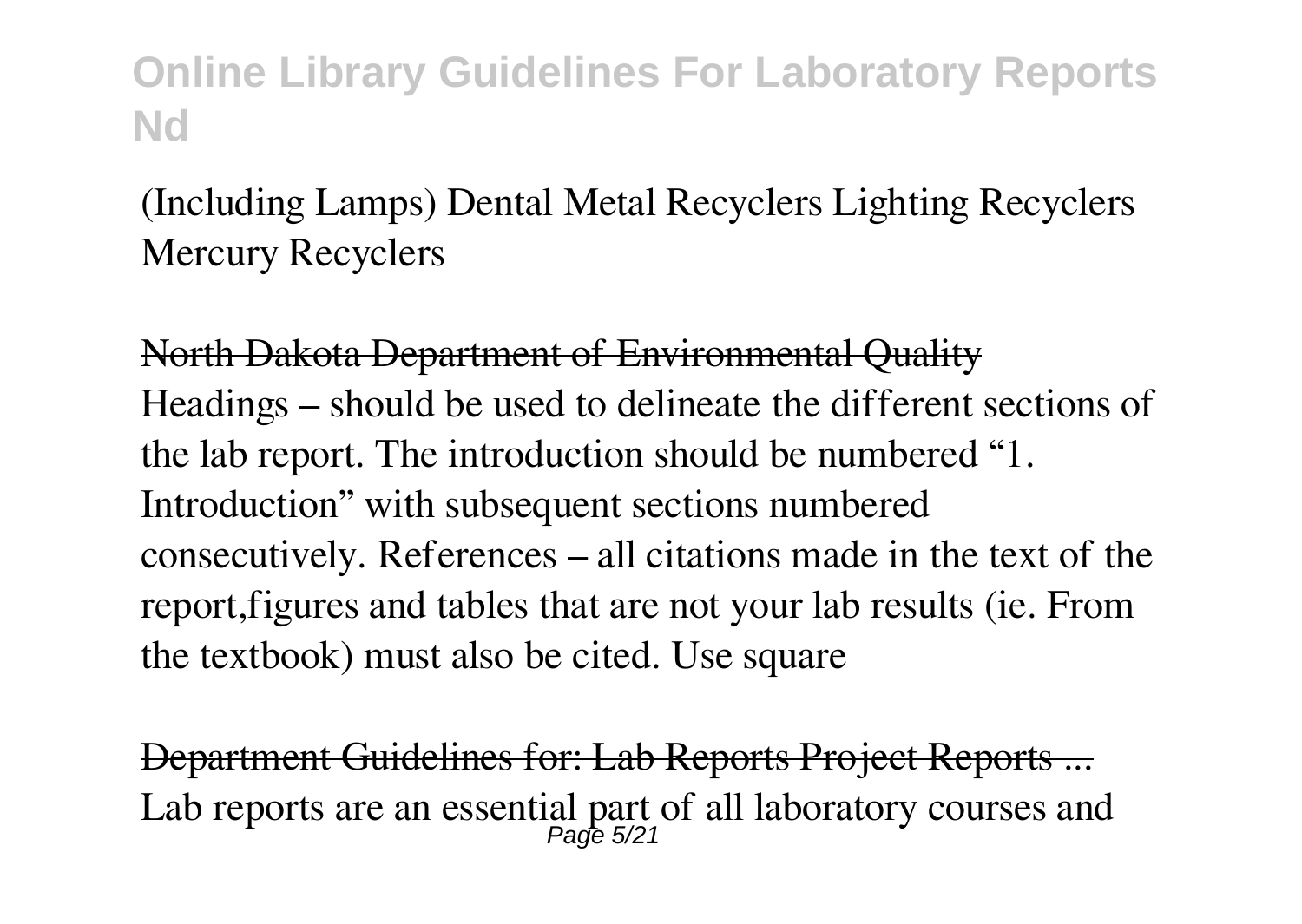usually a significant part of your grade. If your instructor gives you an outline for how to write a lab report, use that. Some instructors require a lab report to be included in a lab notebook, while others will request a separate report. Here's a format for a lab report you can use if you aren't sure what to write or need an explanation of what to include in the different parts of the report.

How to Write a Lab Report - Steps and Template Individuals with a negative test result will be notified within 48-72 hours, but may vary depending on a variety of factors (e.g. the time required to get the sample to the lab, number of samples that need to be tested, etc).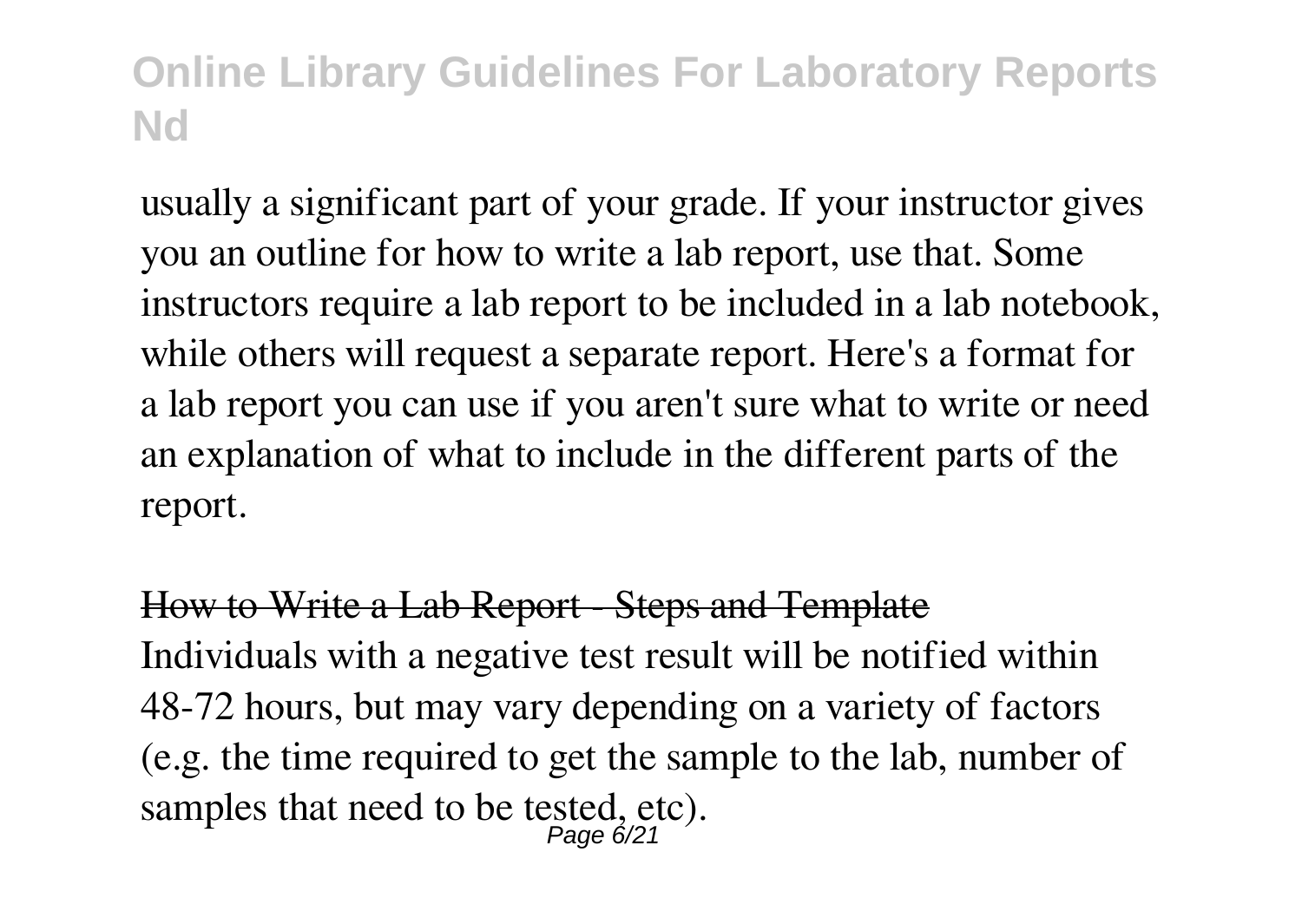Test Results - North Dakota Department of Health Consumer Protection 1-800-472-2600 within ND only Consumer Protection 1-800-472-2600 within ND only . BCI Tip Line 1-800-472-2185 within ND only BCI Tip Line 1-800-472-2185 within ND only . Concealed Weapons Section 1-855-562-4946 within ND only

Crime Laboratory General Information | Attorney General 5. North Dakota Underground Storage Tank Rules 6. Guidelines for the Disposal of Tank Sludge 7. Guidelines for Proper Land Treatment of Petroleum Product Contaminated Soils 8. Land Treatment of Petroleum Contaminated Soil: Page 7/21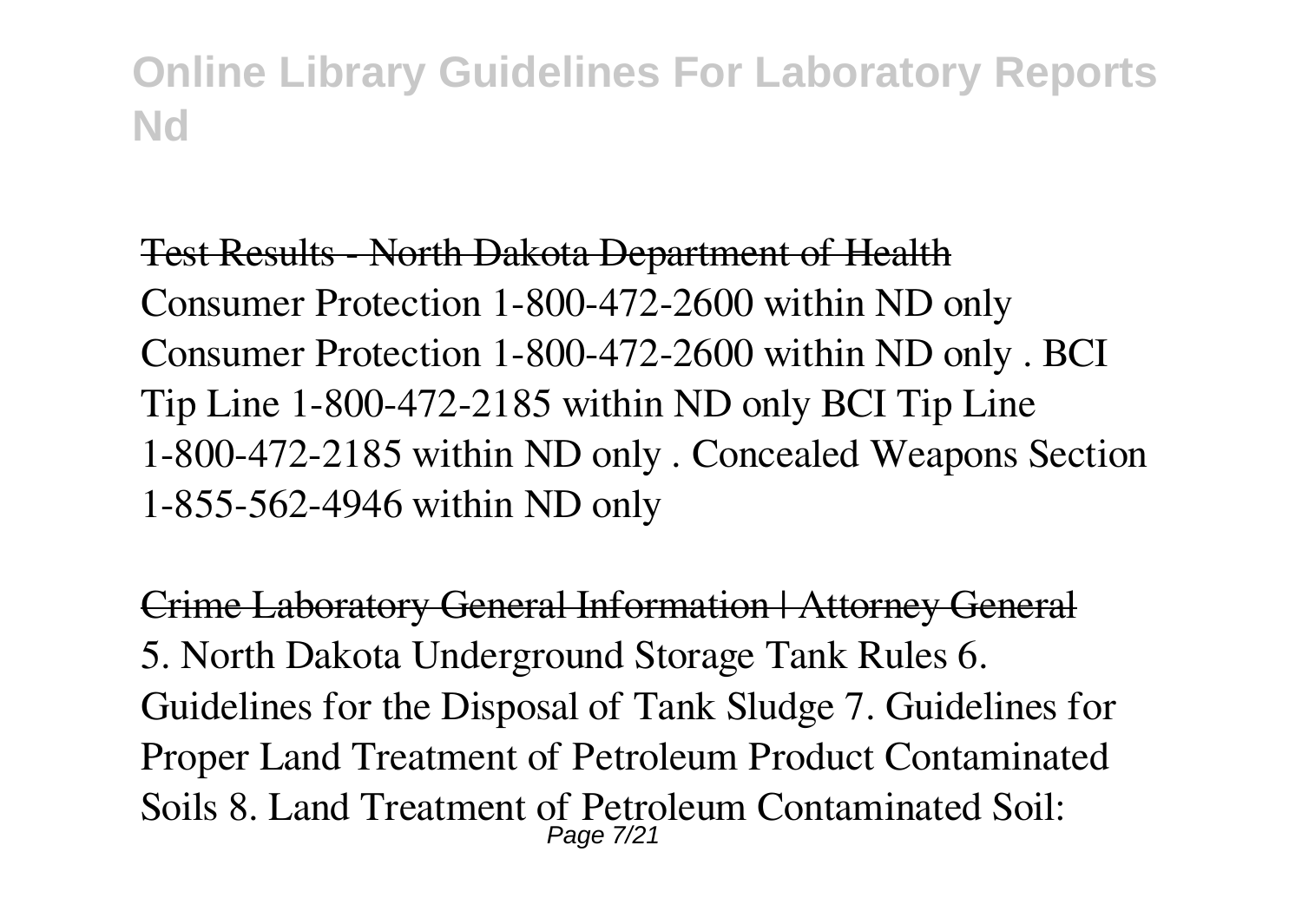Single Application Sites 9. Guidelines on Report Format for Site Investigations

LABORATORY ANALYSIS OF SAMPLES TAKEN FROM  $\ldots$  - deq.nd.gov

Always Food Safe Handlers Course (use promo code "North Dakota") Lodging. ND Smart Restart and Coronavirus Recommendations Including Water Venues for Lodging Establishments; Lodging Guidance for COVID-19 Isolation or Quarantine Guests - Updated 4/13/2020

Coronavirus Information - North Dakota Department of Health Abstract. Specifications for selected feedstocks that are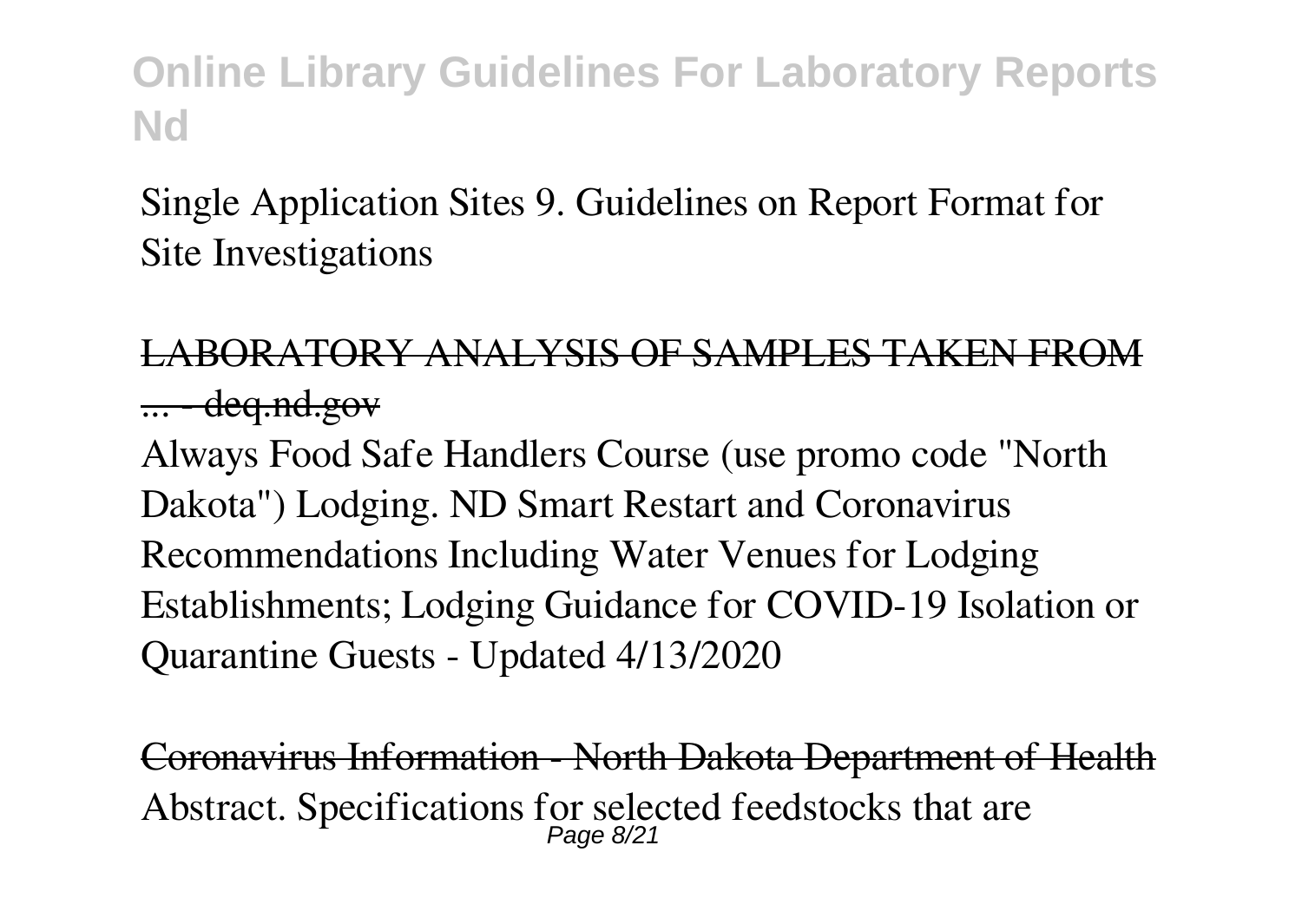commonly found in the National Energy Technology Laboratory (NETL)-sponsored energy system studies are summarized in NETL's "Quality Guidelines for Energy System Studies" (QGESS). The purpose of this companion section is to document default QGESS specifications for coal compositions reflecting a spectrum of seven coal ranks: North Dakota (ND) lignite; Texas (TX) lignite; "super-compliance" subbituminous,  $\sim$ 0.2 percent sulfur ...

Quality Guidelines for Energy System Studies: Detailed ... Please see our guidelines on prior publication and note that Laboratory Animals may accept submissions of papers that have been posted on pre-print servers; please alert the Editorial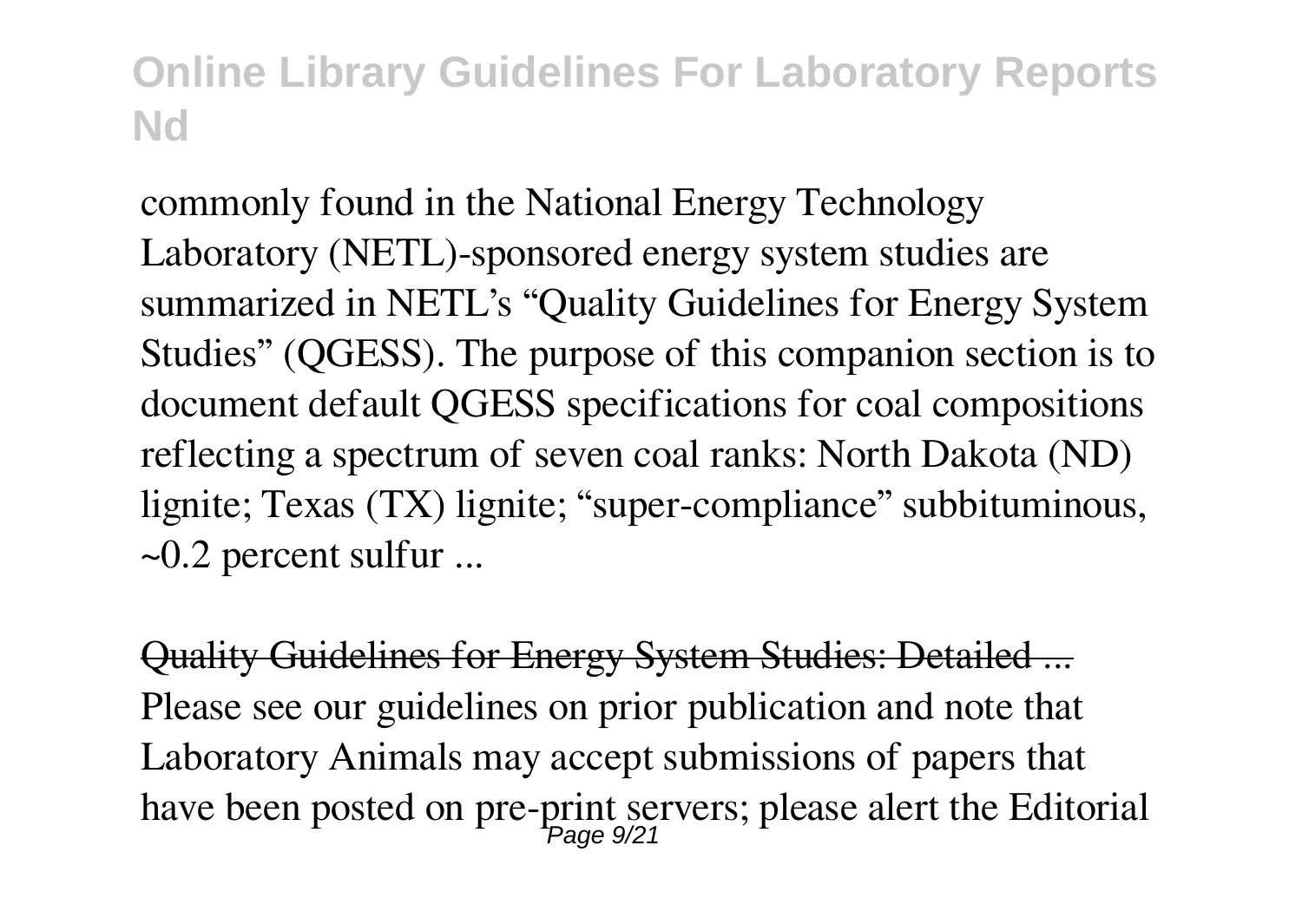Office when submitting (contact details are at the end of these guidelines) and include the DOI for the preprint in the designated field in the manuscript submission system. Authors should not post an updated version of their paper on the preprint server while it is being peer reviewed for possible publication ...

Laboratory Animals | SAGE Publications Ltd Collection of WHO technical guidance on COVID-19, updated based on new scientific findings as the epidemic evolves.

Technical guidance publications - WHO Laboratory Reports Nd Guidelines For Laboratory Reports Nd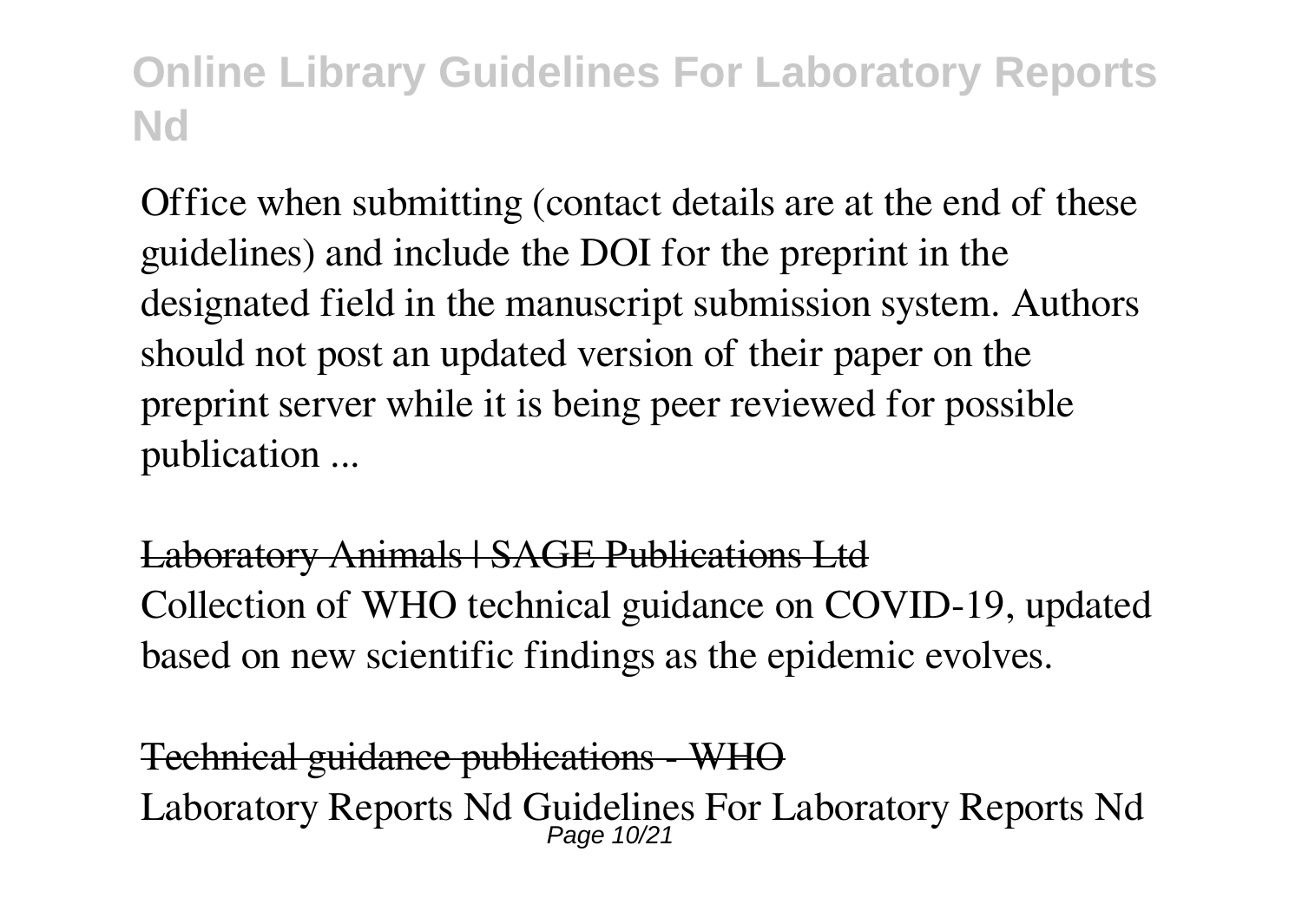Yeah, reviewing a books guidelines for laboratory reports nd could be credited with your near associates listings. This is just one of the solutions for you to be successful. As Page 1/30. Download Free Guidelines For Laboratory Reports Nd

#### Guidelines For Laboratory Reports Nd

the lab report, but you must include Notre Dame student ID number, as well as lab number,lab date, time experiment performed, and due date. Abstract. After you have written your report, write a short abstract. A well-written abstract will summarize each of the following sections of your report in a few sentences. To do this, you must write it last,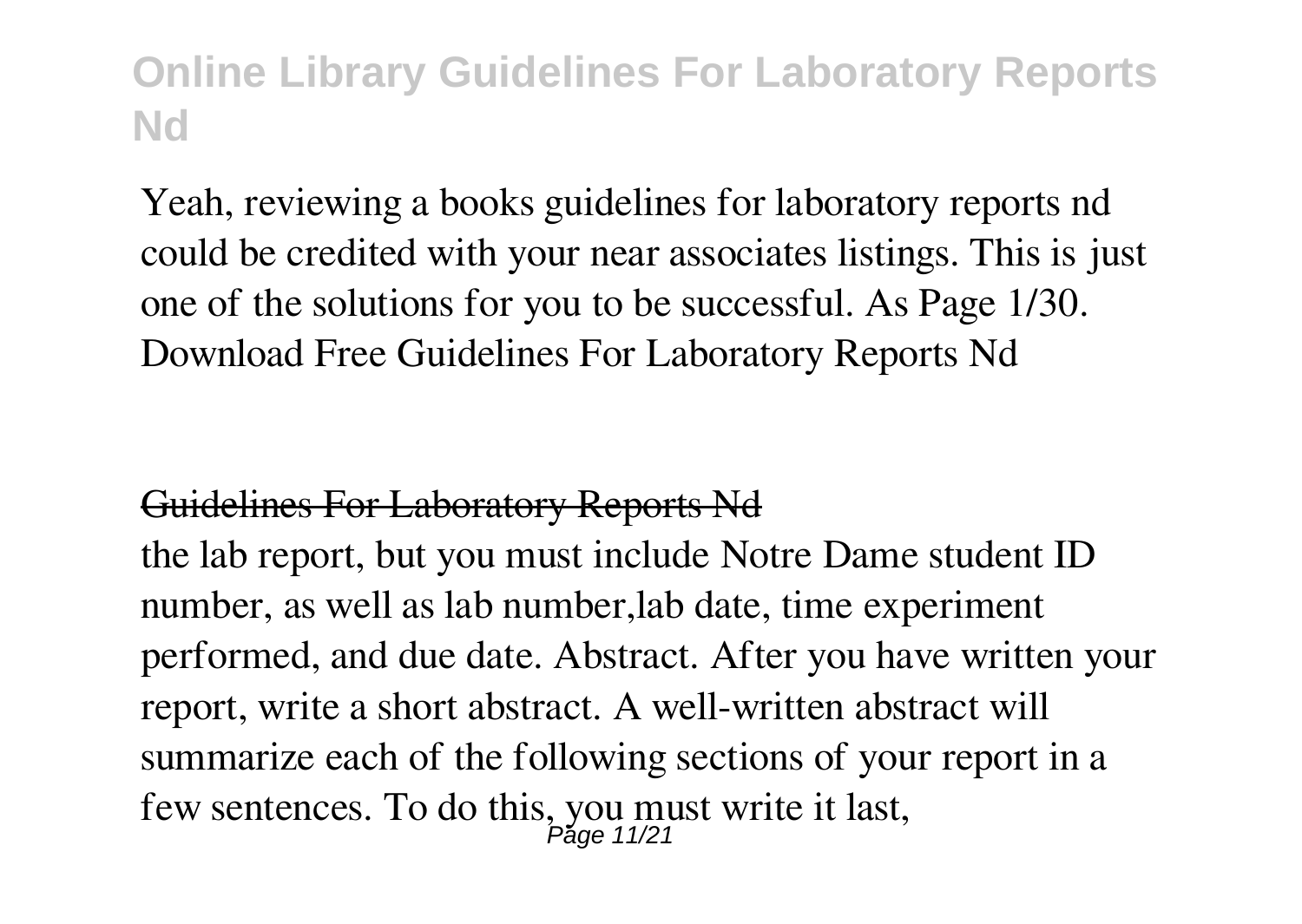#### Guidelines for Laboratory Reports - nd.edu

the lab report, but you must include Notre Dame student ID number, as well as lab number,lab date, time experiment performed, and due date. Abstract. After you have written your report, write a short abstract. A well-written abstract will summarize each of the following sections of your report in a few sentences. To do this, you must write it last,

Guidelines for Laboratory Reports - nd.edu Title: Guidelines For Laboratory Reports Nd Author: gallery.ctsnet.org-Philipp Nadel-2020-09-11-04-03-36 Subject: Guidelines For Laboratory Reports Nd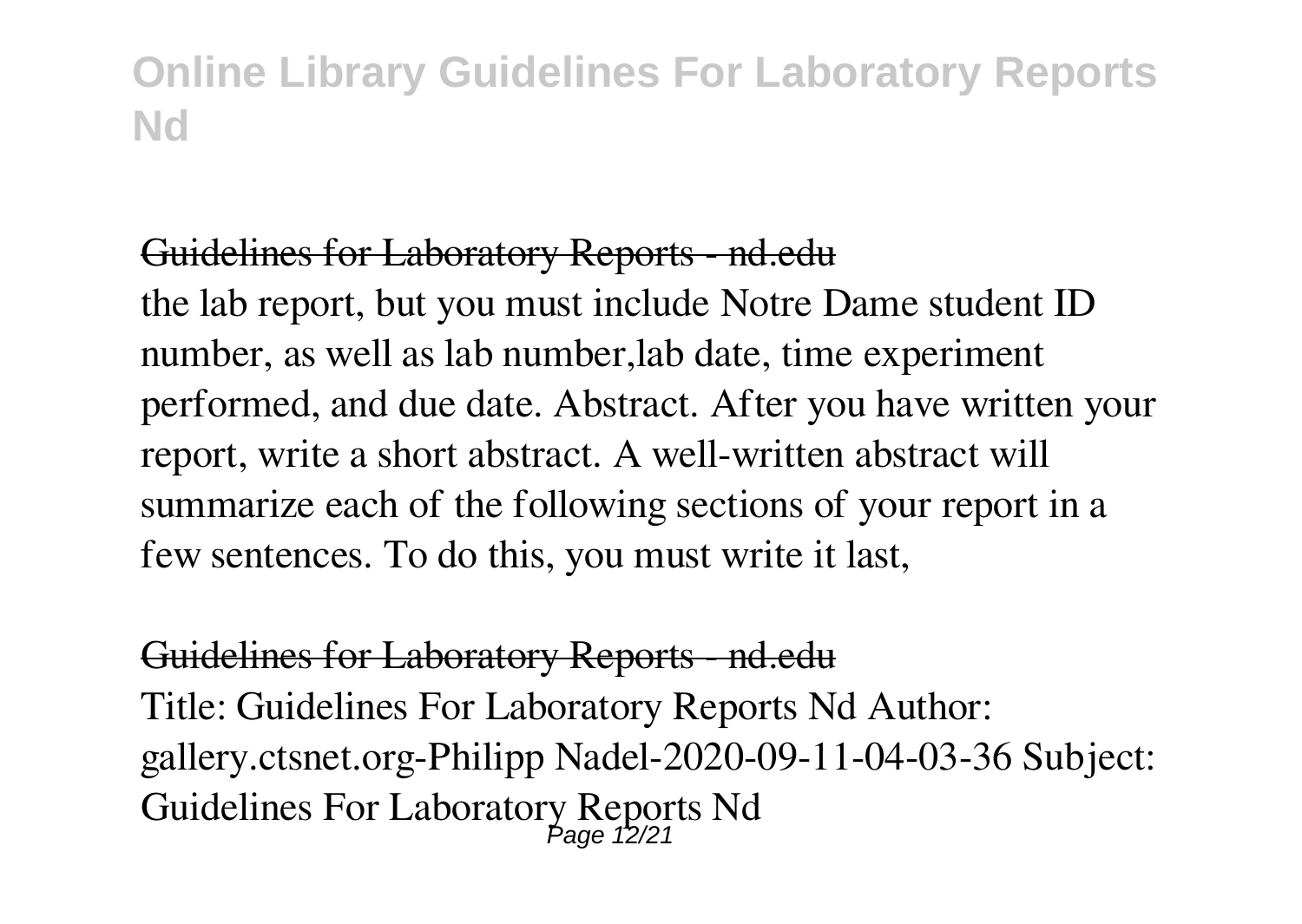#### Guidelines For Laboratory Reports Nd

Title: Guidelines For Laboratory Reports Nd Author: wiki.ctsnet.org-Jana Reinhard-2020-09-28-08-11-59 Subject: Guidelines For Laboratory Reports Nd

#### Guidelines For Laboratory Reports Nd

Guidelines For Laboratory Reports Nd Author:  $i_l$  <sup>1</sup>/2 $i_l$  <sup>1</sup>/2 $A$ ndreas Ritter Subject:  $i/\frac{1}{2}$ ;  $\frac{1}{2}$ Guidelines For Laboratory Reports Nd Keywords: Guidelines For Laboratory Reports Nd,Download Guidelines For Laboratory Reports Nd,Free download Guidelines For Laboratory Reports Nd,Guidelines For Laboratory Reports Nd PDF Ebooks, Read Guidelines For ...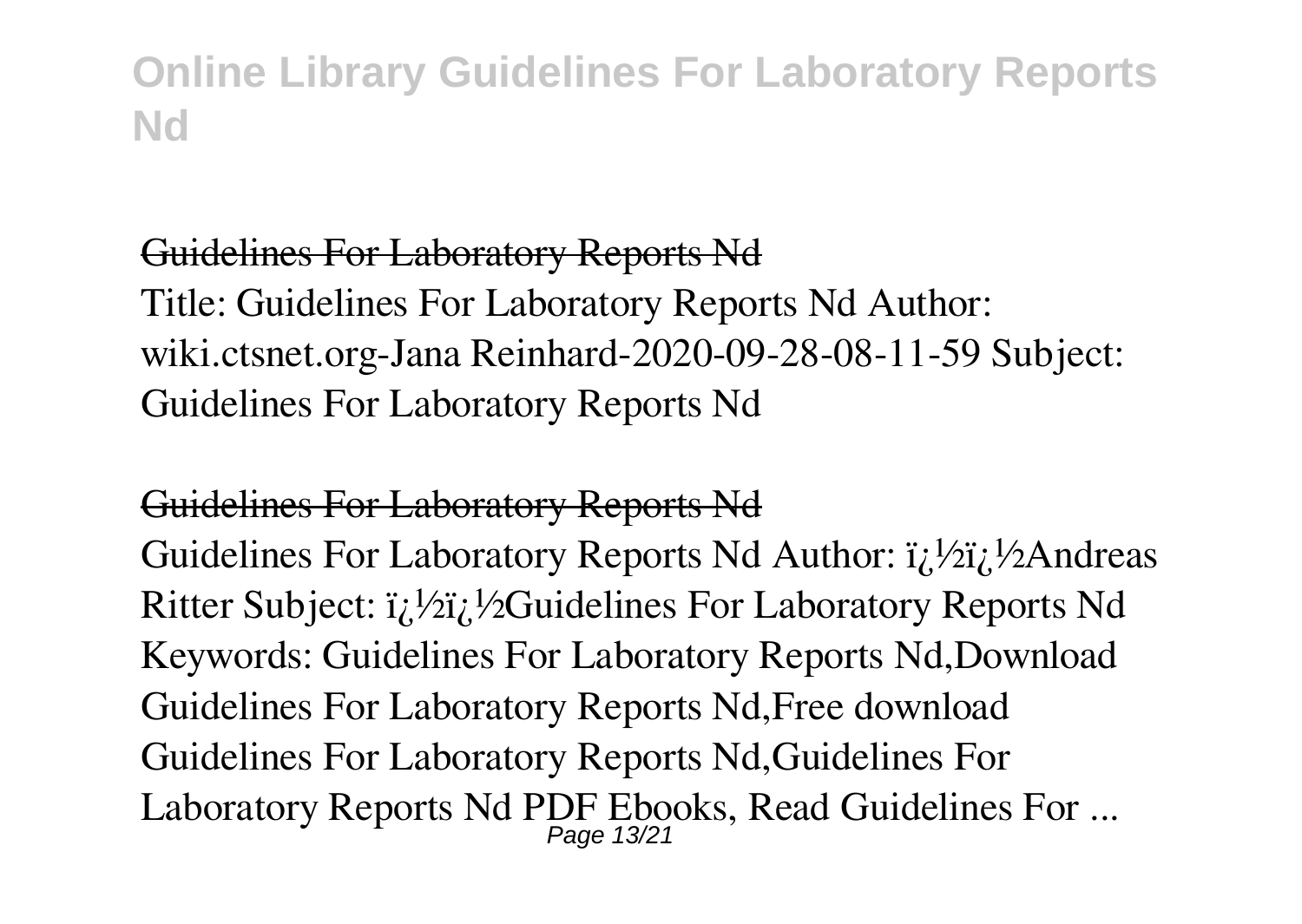#### Guidelines For Laboratory Reports Nd

All medical diagnostic laboratories are required to report any laboratory test result (serological, culture, etc.) which may be interpreted as indicative of any of the reportable conditions to the state department of health. Test results from specimens sent by in-state laboratories to out-of-state laboratories are also required to be reported.

Reporting Requirements to the North Dakota Department of ... Voluntary Guidelines For Methamphetamine Laboratory Cleanup. Household Moving Or Cleaning. Laboratories Laboratory Certification. Medication/Pharmaceuticals Don't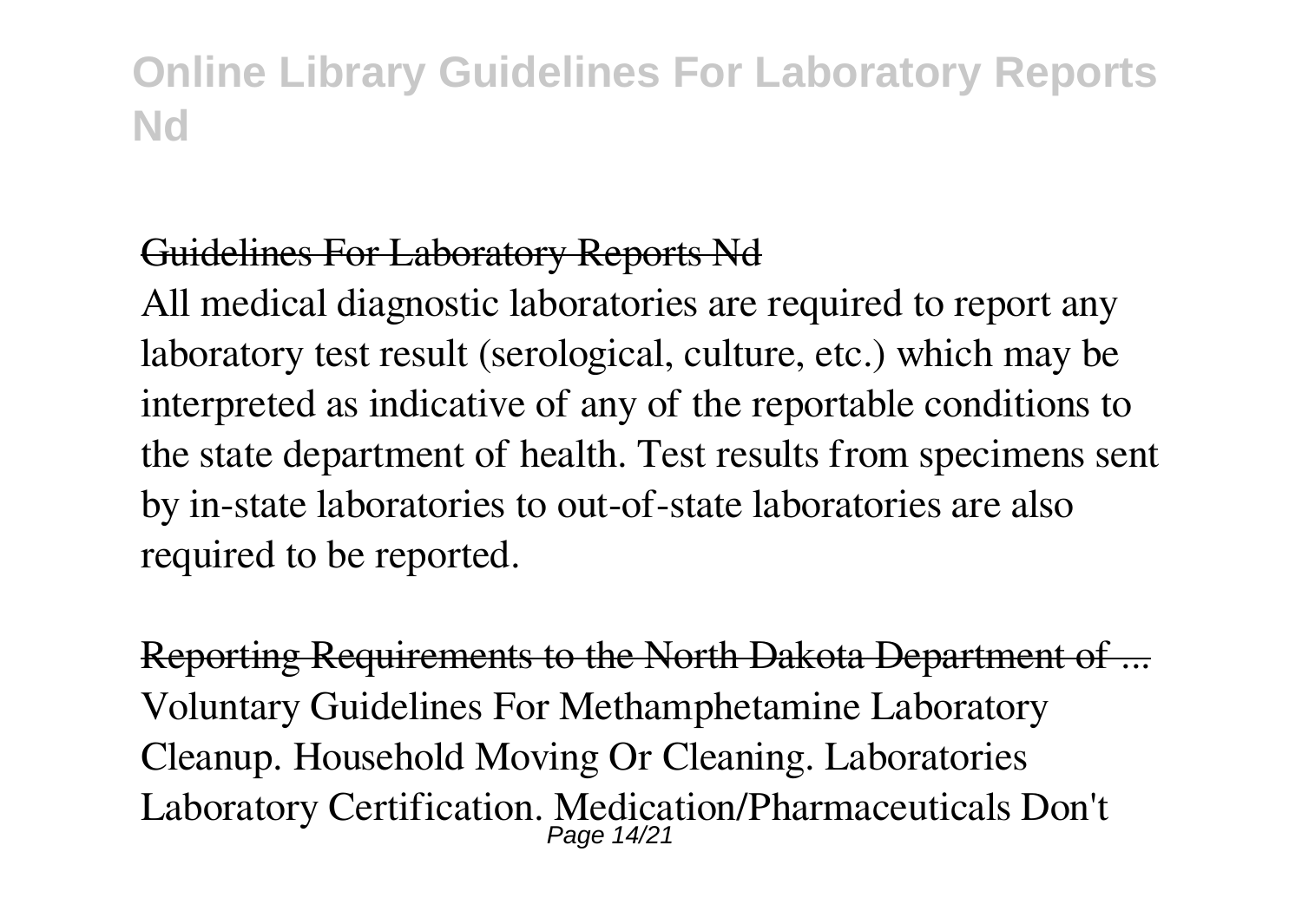Flush North Dakota Pharmaceutical Waste Guidance. Mercury (Including Lamps) Dental Metal Recyclers Lighting Recyclers Mercury Recyclers

North Dakota Department of Environmental Quality Headings – should be used to delineate the different sections of the lab report. The introduction should be numbered "1. Introduction" with subsequent sections numbered consecutively. References – all citations made in the text of the report,figures and tables that are not your lab results (ie. From the textbook) must also be cited. Use square

Department Guidelines for: Lab Reports Project Reports Page 15/21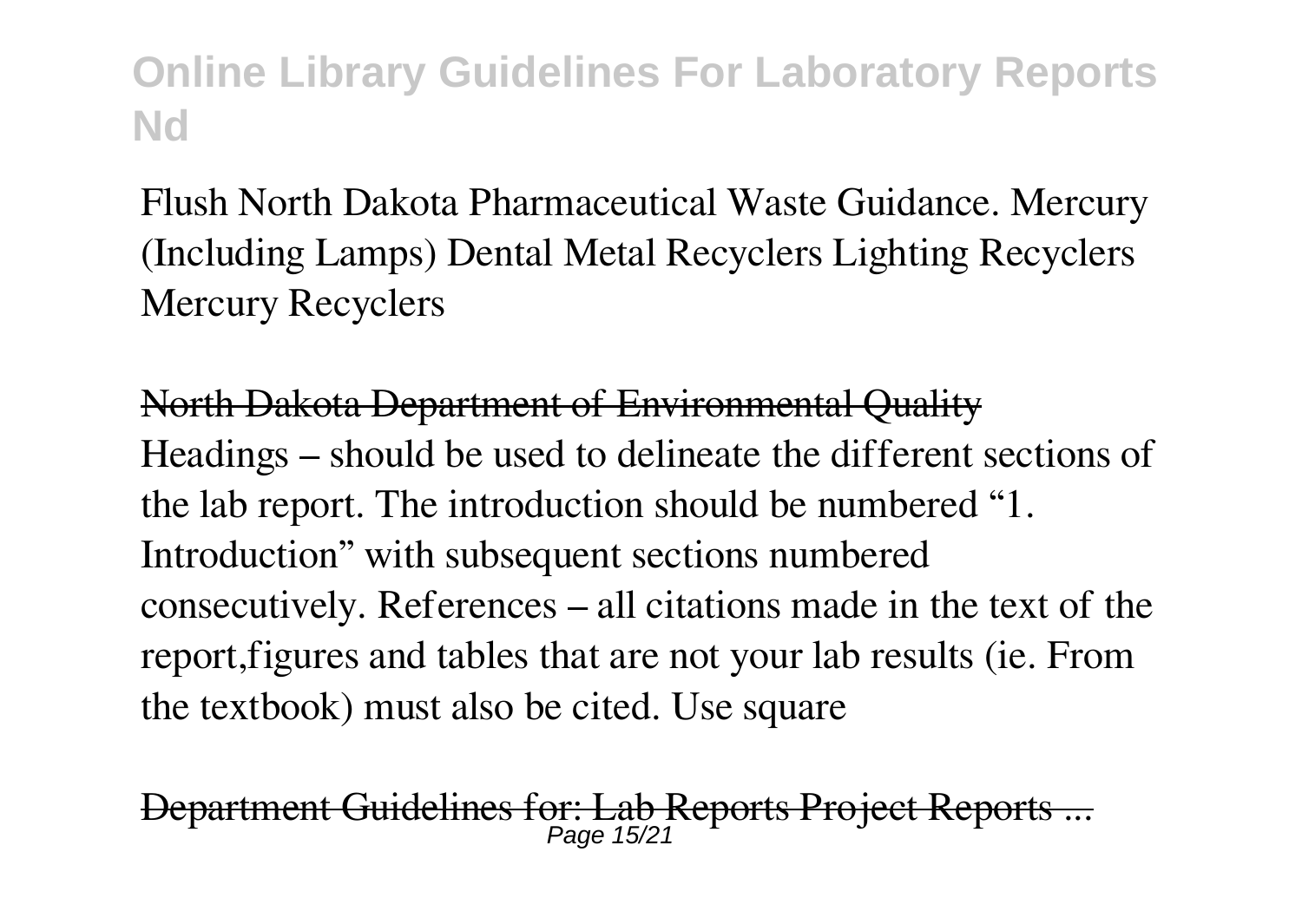Lab reports are an essential part of all laboratory courses and usually a significant part of your grade. If your instructor gives you an outline for how to write a lab report, use that. Some instructors require a lab report to be included in a lab notebook, while others will request a separate report. Here's a format for a lab report you can use if you aren't sure what to write or need an explanation of what to include in the different parts of the report.

How to Write a Lab Report - Steps and Template Individuals with a negative test result will be notified within 48-72 hours, but may vary depending on a variety of factors (e.g. the time required to get the sample to the lab, number of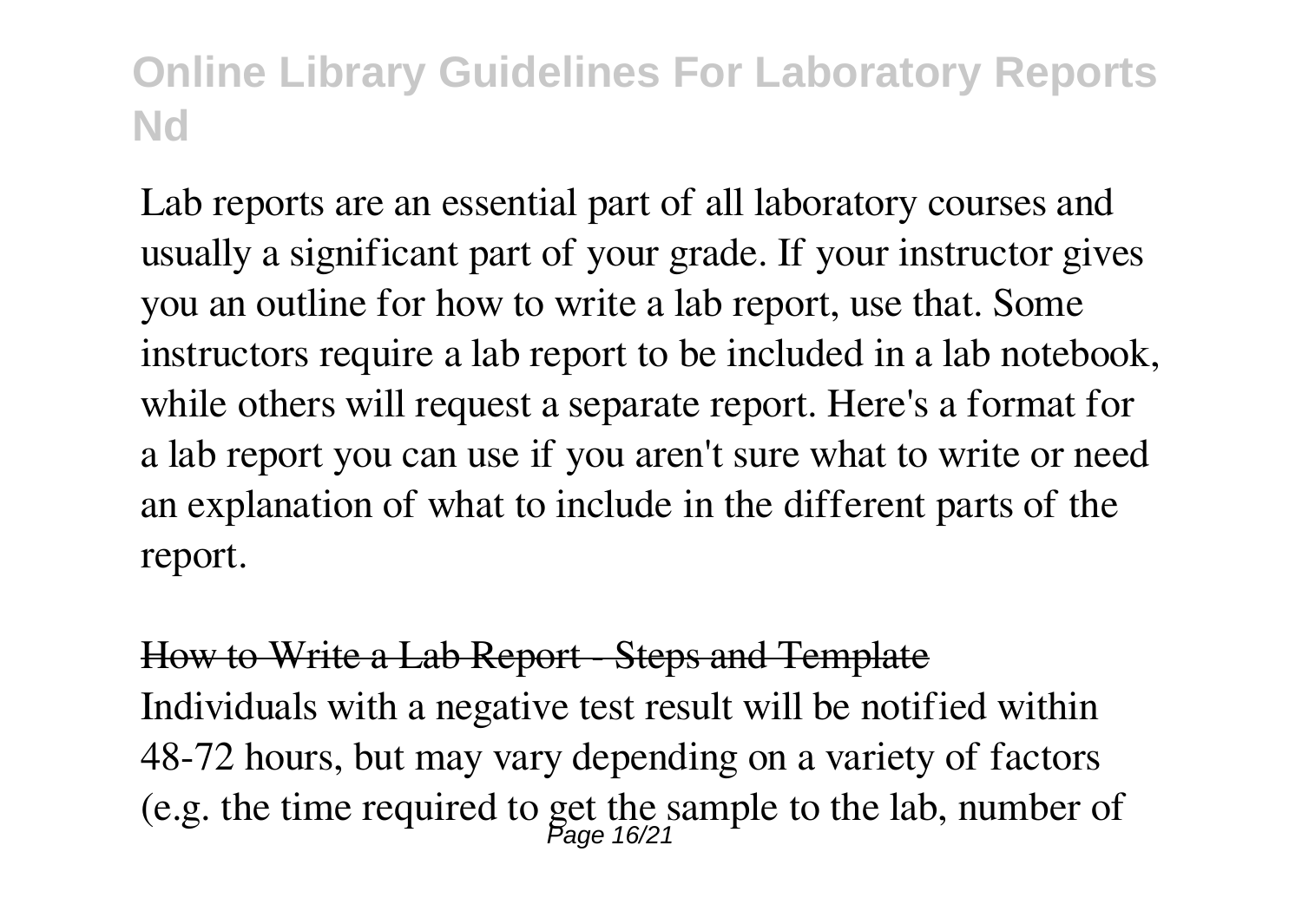samples that need to be tested, etc).

Test Results - North Dakota Department of Health Consumer Protection 1-800-472-2600 within ND only Consumer Protection 1-800-472-2600 within ND only . BCI Tip Line 1-800-472-2185 within ND only BCI Tip Line 1-800-472-2185 within ND only . Concealed Weapons Section 1-855-562-4946 within ND only

Crime Laboratory General Information | Attorney General 5. North Dakota Underground Storage Tank Rules 6. Guidelines for the Disposal of Tank Sludge 7. Guidelines for Proper Land Treatment of Petroleum Product Contaminated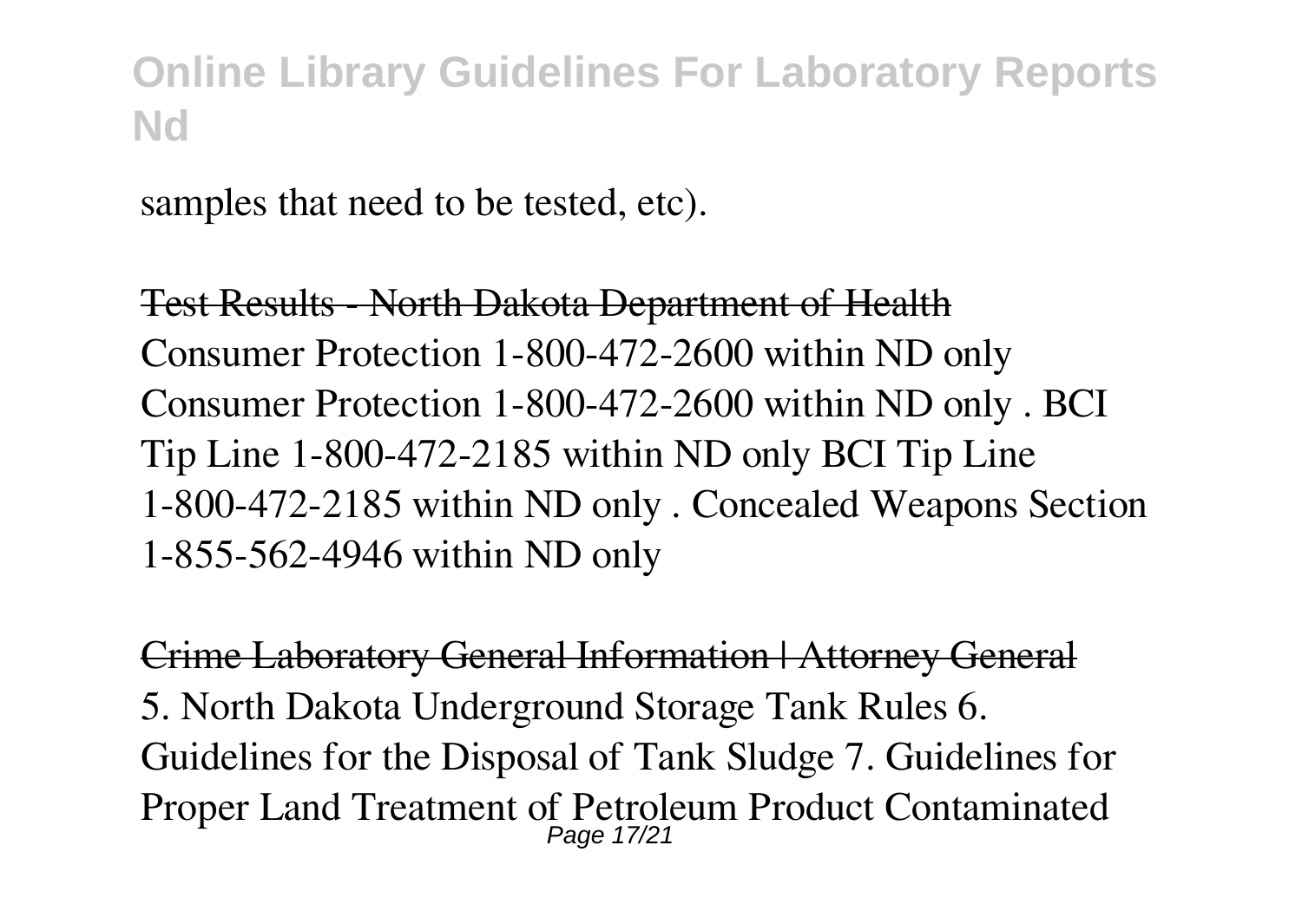Soils 8. Land Treatment of Petroleum Contaminated Soil: Single Application Sites 9. Guidelines on Report Format for Site Investigations

#### LABORATORY ANALYSIS OF SAMPLES TAKEN FR  $\ldots$  - deq.nd.gov

Always Food Safe Handlers Course (use promo code "North Dakota") Lodging. ND Smart Restart and Coronavirus Recommendations Including Water Venues for Lodging Establishments; Lodging Guidance for COVID-19 Isolation or Quarantine Guests - Updated 4/13/2020

Coronavirus Information - North Dakota Department of Health Page 18/2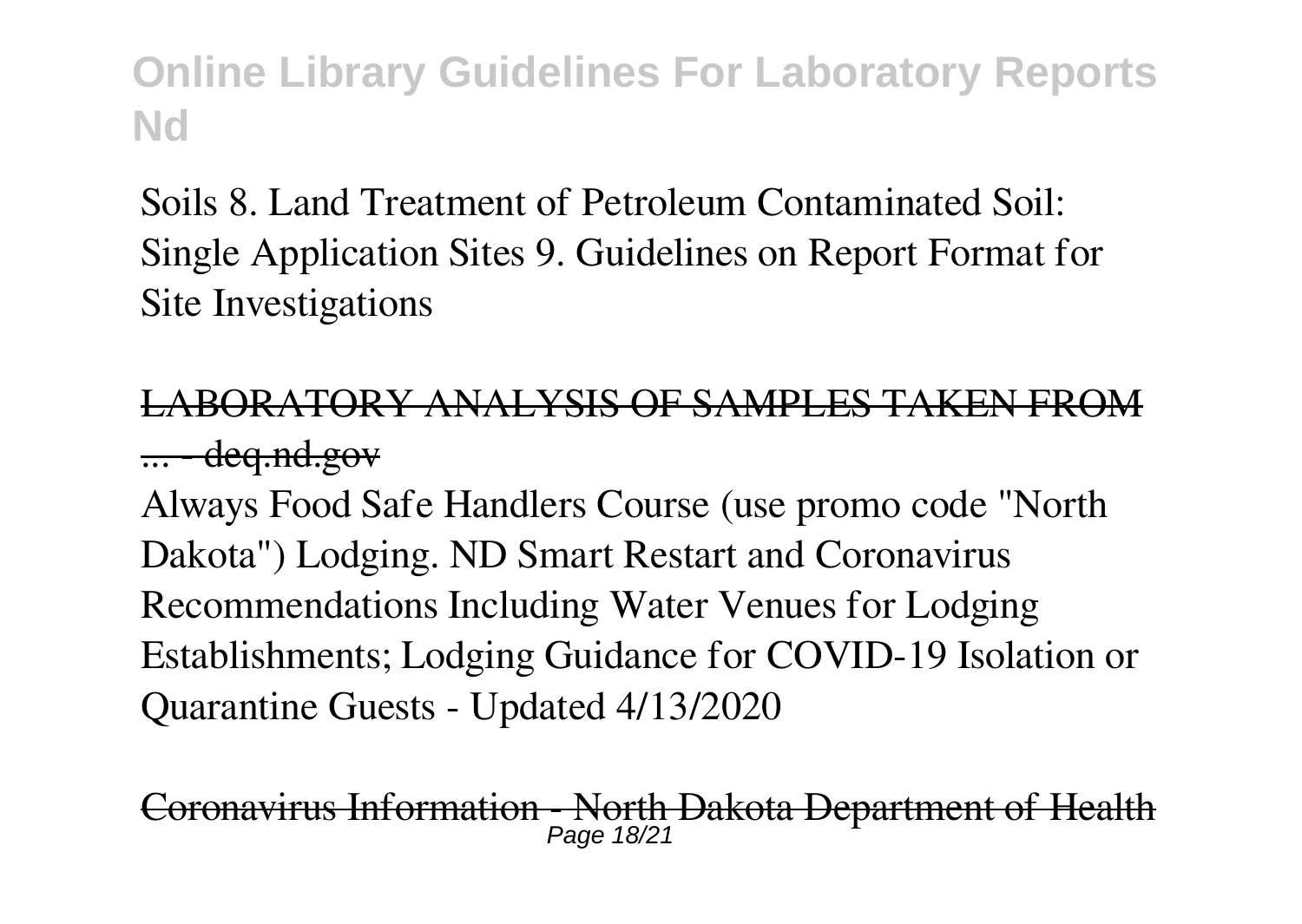Abstract. Specifications for selected feedstocks that are commonly found in the National Energy Technology Laboratory (NETL)-sponsored energy system studies are summarized in NETL's "Quality Guidelines for Energy System Studies" (QGESS). The purpose of this companion section is to document default QGESS specifications for coal compositions reflecting a spectrum of seven coal ranks: North Dakota (ND) lignite; Texas (TX) lignite; "super-compliance" subbituminous,  $\sim$ 0.2 percent sulfur ...

Quality Guidelines for Energy System Studies: Detailed ... Please see our guidelines on prior publication and note that Laboratory Animals may accept submissions of papers that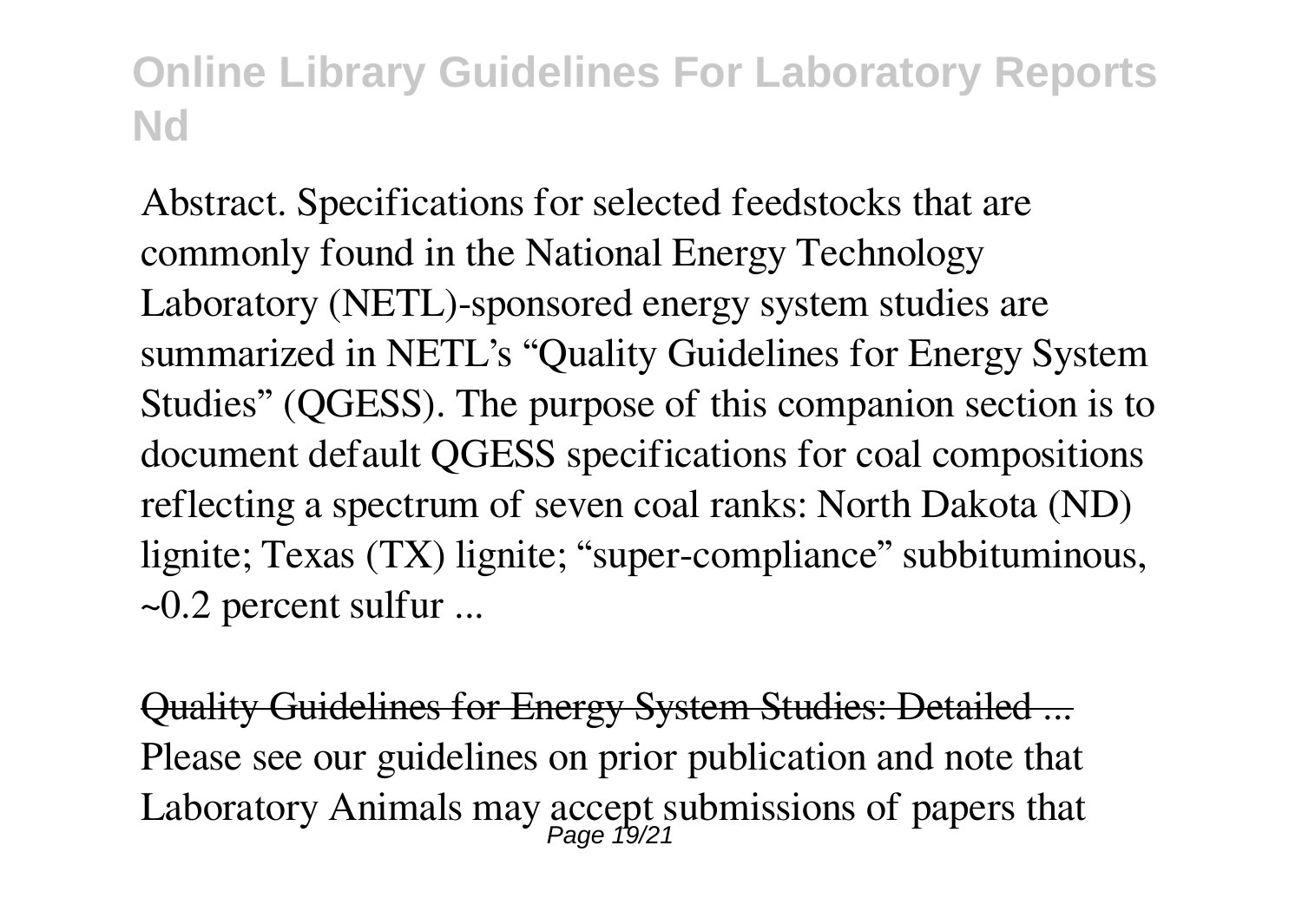have been posted on pre-print servers; please alert the Editorial Office when submitting (contact details are at the end of these guidelines) and include the DOI for the preprint in the designated field in the manuscript submission system. Authors should not post an updated version of their paper on the preprint server while it is being peer reviewed for possible publication ...

Laboratory Animals | SAGE Publications Ltd Collection of WHO technical guidance on COVID-19, updated based on new scientific findings as the epidemic evolves.

Technical guidance publications Page 20/21